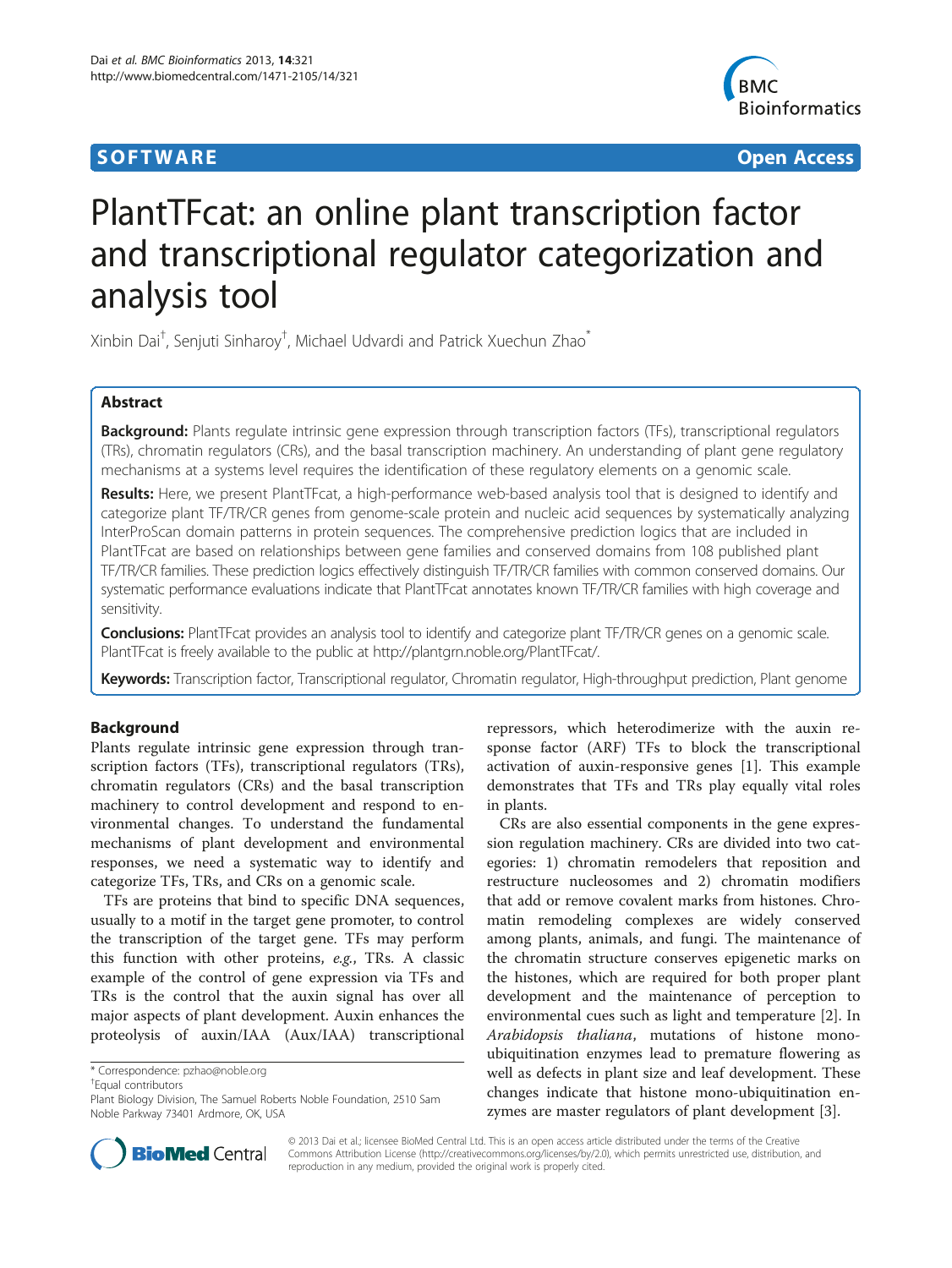Over the past several years, next-generation sequencing (NGS) technologies have enabled life scientists to collect genome sequences both rapidly and economically. However, although plant gene transcription regulatory elements, including TFs, TRs, and CRs, have been broadly studied for several years, only a few tools have been developed to systematically categorize and analyze published TF/TR/CR gene families on a genomic scale. One popular database, DBD [\(http://www.transcriptionfactor.](http://www.transcriptionfactor.org) [org\)](http://www.transcriptionfactor.org), features PFAM [\[4\]](#page-4-0) and superfamily [\[5](#page-4-0)] domain information and is organized by families and genomes [[6](#page-4-0)]. Furthermore, DBD provides a supplemental function that allows users to submit single protein sequence to search for DNA binding domains within the protein. This database, however, focuses on TFs only.

Another popular database, PlnTFDB ([http://plntfdb.](http://plntfdb.bio.uni-potsdam.de/) [bio.uni-potsdam.de/\)](http://plntfdb.bio.uni-potsdam.de/), hosts sequences and PFAM domain models of 84 TF/TR families in plants [[7\]](#page-4-0). However, PlnTFDB lacks an analytic function and serves as a reference database only. ITAK is an unpublished analysis tool (<http://bioinfo.bti.cornell.edu/cgi-bin/itak/index.cgi>) that has adopted the PFAM domain rules described in PlnTFDB to predict TF and TR genes. However, although the web version of ITAK is user-friendly, this tool can analyze a maximum of 50 sequences for each submission, which makes it impractical for analyzing sequences on a genomic scale. The standalone version of ITAK may be capable of large-scale data analyses if the Linux command line program is optimized and deployed on a parallel computing cluster. However, this implementation poses a challenge for most biologists.

The above analysis tools were developed on the basis of domain patterns from PFAM and superfamily databases, which are not sufficient for the systematic identification and categorization of TF/TR domains because some TF/TR domains are not covered by either the PFAM or the superfamily databases. For example, the BTB/POZlike domain is the featured domain of the BTB-POZ, BTB-POZ-MATH, and ABTB families, but the domain model is available only in the PROSITE profile database [[8](#page-4-0)]  $(i.e.$  PS50097) or the SMART [\[9\]](#page-4-0) database  $(i.e.$  SM00225). As another example, the Chromo and shadow domains of the CHROMO-DOMAIN family are also found only in the PROSITE and SMART domain pattern databases.

InterProScan [[10\]](#page-4-0) is a comprehensive program that integrates 14 domain signature search programs and corresponding domain pattern libraries and has been used for TF/TR gene prediction. Kakar et al (2008) scanned all Medicago truncatula genome sequences using InterProScan and identified TF/TR gene families from a curated mapping table between InterProScan domains and TF/TR families [\[11\]](#page-4-0). Wang et al (2010) also developed a TF/TR prediction protocol using Inter-ProScan and the mapping table previously described in their soybean database, SoyDB [\[12](#page-5-0)]. However, to date, neither of these efforts has led to a web server or software that is available for public use.

We have developed a web-based analysis server, Plant TFcat [\(http://plantgrn.noble.org/PlantTFcat/\)](http://plantgrn.noble.org/PlantTFcat/), which utilizes InterProScan to systematically search proteins for TF/ TR/CR-related domain signatures. Furthermore, we have developed comprehensive prediction logics based on relationships between gene families and conserved domains to effectively distinguish families with common conserved domains, which are often overlooked in traditional BLASTbased searches. PlantTFcat therefore systematically predicts and categorizes plant TF, TR, and CR genes with high coverage and sensitivity.

To provide high-throughput genome-scale analysis capability, we customized InterProScan to include only relevant domain information. We further accelerated the back-end prediction module by deploying PlantTFcat on our in-house BioGrid parallel computing platform, which is equipped with approximately 300 AMD processor cores at 2.5GHz clock frequency. With these optimizations, PlantTFcat is able to analyze the Arabidopsis thaliana genome release TAIR10 [\(http://www.arabidop](http://www.arabidopsis.org/)[sis.org/](http://www.arabidopsis.org/)) in less than 10 minutes.

#### Implementation

# Comprehensive prediction logics

The InterProScan domain patterns of 108 TF/TR/CR families were compiled in a back-end database by mining the published datasets [\[7,11\]](#page-4-0) and reviewing the existing literature. For each family, the prediction logic is composed of a "must-have domain" pattern and a "prohibited domain" pattern, respectively. The domain signatures of a protein in InterProScan that meet the former pattern may satisfy the criterion for such a family. However, any signature that meets the latter pattern will lead to a negative prediction.

The "*must-have domain*" pattern was designed to handle logical relationships such as "AND" and "OR". For example, the ARF TF family is expected to include either IPR010525 or IPR011525 ("OR") as well as IPR003340 ("AND"). We therefore use a logical expression (IPR010525|IPR011525) &IPR003340 to represent the "*must-have domain*" pattern for the ARF TF family.

The "*prohibited domain*" pattern was designed to divide superfamilies into more specific families based on the existing literature. For example, experimental evidence implicates the BTB/POZ-like domain, which is a protein-protein interaction module, in the regulation of gene expression through the local control of chromatin conformation. In some cases, the BTB-POZ domain has been observed with MATH (meprin and TRAF-C homology), which is known to be involved in the regulation of protein processing and ubiquitination. However, the BTB-POZ domain has also been associated with the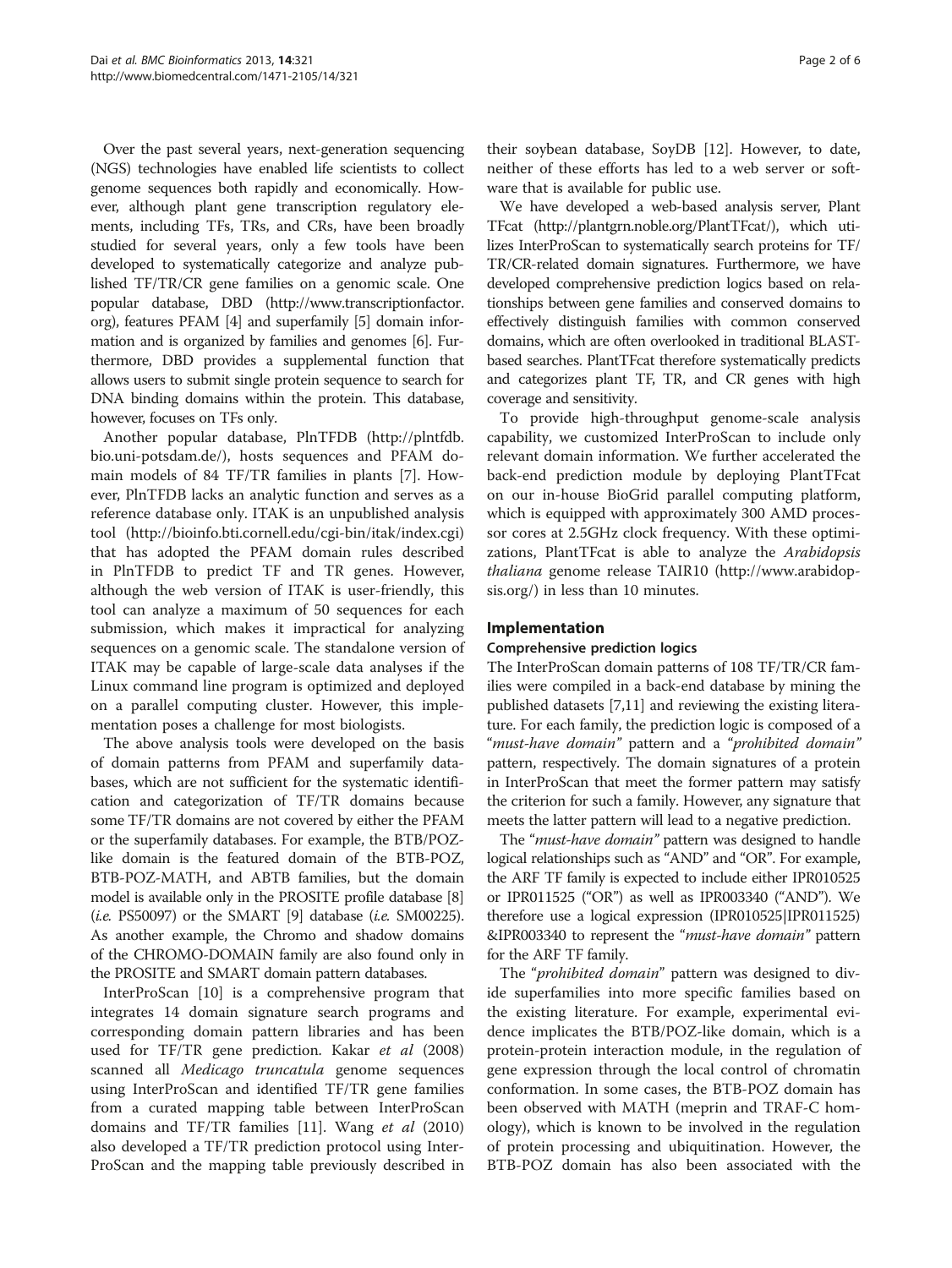ankyrin repeat, which is another protein-protein interaction domain [\[13,14](#page-5-0)]. Therefore, we categorized BTB-POZ proteins into the BTB-POZ-MATH and ABTB families based on the differences in their companion domain using the "prohibited domain" pattern. As another example, TFs with the DNA-binding domain MADS box (IPR002100) can be subdivided into two families: MADS type1 and MADS-MICK. The MADS type1 family includes only the MADS box. However, the MADS-MICK family includes both the MADS box and a keratin-like box (K-box) (IPR002487) that promotes protein dimerization. To discriminate between these two families, the K-box domain can be included in the "prohibited domain" pattern of the MADS type1 family.

The comprehensive prediction logics, including the "must-have domain" and "prohibited domain" patterns, are available in Additional file [1](#page-4-0) for all 108 families. These prediction logics are also listed by family on the PlantTFcat website [\(http://plantgrn.noble.org/PlantTF](http://plantgrn.noble.org/PlantTFcat/familylist.do)[cat/familylist.do\)](http://plantgrn.noble.org/PlantTFcat/familylist.do).

#### Infrastructure and implementation

The PlantTFcat consists of an intuitive web interface that allows users to submit large numbers of sequences and retrieve analysis results as well as a sophisticated back-end high-performance prediction module that uses InterProScan to search potential domains from the usersubmitted sequences. This back-end module screens potential TFs/TRs/CRs by referring to the featured conserved domain patterns of each family. The PlantTFcat web server runs on an Oracle Java Virtual Machine and Resin J2EE server. The high-performance prediction module is deployed on our in-house BioGrid parallel computing platform, which runs on a CentOS 6 Linux Operating System. The *PlantTFcat* web interface was written in the Groovy language and the back-end pipeline was written in both Java and Groovy.

#### High-throughput capability

InterProScan is a computationally intensive program that completes the search for the domains of a typical protein sequence in approximately 5 minutes. To analyze genome-scale sequences, we reduced the domain pattern libraries in InterProScan to include only TF/TR/ CR-related domains, which accelerated the search by 2 to 3 orders of magnitude. This customized InterProScan installation coupled with our in-house BioGrid parallel computing deployment allows PlantTFcat to analyze the entire Arabidopsis thaliana genome (~30,000 genes) within 10 minutes.

#### Session management

User-submitted jobs are scheduled into the back-end pipeline by a queue management system on a first-come firstserve basis. Only two sessions can run simultaneously in the back-end pipeline. All other sessions wait in the queue until the current jobs have been completed. An exception is made for small jobs (<20 kb), which are submitted and run directly without waiting in the queue.

# Results

#### Interface

Users can submit either nucleic acid or protein sequences under the "Analysis" tab (Figure 1) of PlantTFcat web server. The back-end pipeline detects the sequence type and translates nucleic acid sequences into protein sequences according to their six open reading frames (ORFs). Most submissions can be completed within several minutes. Large datasets, e.g., approximately 100 MB of nucleic acid sequences, may require up to an hour to complete. PlantTFcat returns a web-based table that allows users to query, sort, and filter the results when the analysis session is complete. The prediction results are also available for batch download (Figure [2\)](#page-3-0).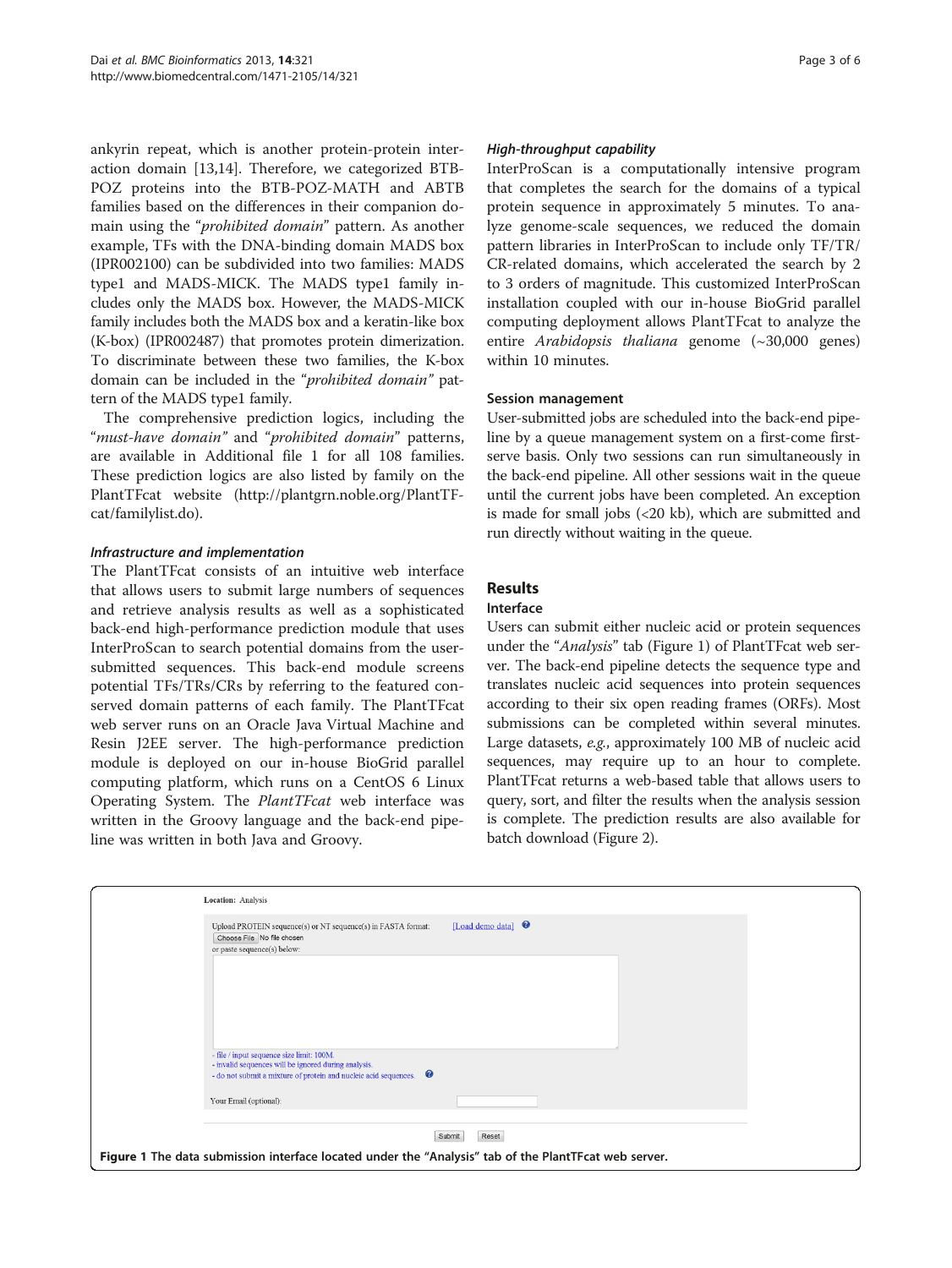<span id="page-3-0"></span>

| keywords:             |               | e.g. at1g27360, ARF<br>Search | Sort by: Family<br>Seq Acc. -<br>$\sim$                                                                |  |  |
|-----------------------|---------------|-------------------------------|--------------------------------------------------------------------------------------------------------|--|--|
|                       |               |                               |                                                                                                        |  |  |
|                       |               |                               | List of Predicted Transcription Factors and Transcriptional Regulators [#Session ID: 1363384533412164] |  |  |
| <b>Batch Download</b> |               |                               | Next Page Page No. 1 / Total 155 Pages , 4633 Records<br>Prev Page                                     |  |  |
| <b>TF Family</b>      | Sequence Acc. | <b>InterProScan Domains</b>   | <b>Annotation From User Submission</b>                                                                 |  |  |
| A20-like              | AT1G12440.1   | IPR000058 IPR002653           | Symbols:   zinc finger (AN1-like) family protein   chr1:4241814-4242320 REVERSE                        |  |  |
| A20-like              | AT1G12440.2   | <b>IPR000058 IPR002653</b>    | Symbols:   zinc finger (AN1-like) family protein   chr1:4241814-4242320 REVERSE                        |  |  |
| A20-like              | AT1G51200.1   | IPR000058 IPR002653           | Symbols:   zinc finger (AN1-like) family protein   chr1:18989358-18989879 FORWARD                      |  |  |
| A20-like              | AT1G51200.2   | IPR000058 IPR002653           | Symbols:   zinc finger (AN1-like) family protein   chr1:18989358-18989879 FORWARD                      |  |  |
| A20-like              | AT2G27580.1   | IPR000058 IPR002653           | Symbols:   zinc finger (AN1-like) family protein   chr2:11783717-11784208 REVERSE                      |  |  |
| A20-like              | AT2G36320.1   | <b>IPR000058 IPR002653</b>    | Symbols:   zinc finger (AN1-like) family protein   chr2:15236467-15236952 FORWARD                      |  |  |
| A20-like              | AT3G12630.1   | IPR000058 IPR002653           | Symbols:   zinc finger (AN1-like) family protein   chr3:4012714-4013196 FORWARD                        |  |  |
| A20-like              | AT3G28210.1   | <b>IPR000058</b>              | Symbols: PMZ   PMZ; zinc ion binding   chr3:10521822-10522460 FORWARD                                  |  |  |

#### Performance evaluation

We compared the predictions from PlantTFcat with the benchmark data in PlnTFDB [[7](#page-4-0)] using the Arabidopsis thaliana genome release V8 (TAIR8) and the Zea mays genome release 3b.50 [\(http://www.maizesequence.org/\)](http://www.maizesequence.org/). PlantTFcat missed 199 genes out of 2,757 TF/TR gene models from the Arabidopsis thaliana data in PlnTFDB. Moreover, PlantTFcat reported 1,744 additional gene models as TF/TR/CR candidates. Of these identified gene models, only 95 were not confirmed, because they were annotated as either unknown or non-TF/TR genes per the TAIR8 annotation (see Additional file [2\)](#page-4-0). In the monocot species, Zea mays, PlantTFcat achieves a similar prediction performance: 370 genes were missed and 6,050 genes were newly predicted as TF/TR/CR genes (see Additional file [3](#page-4-0)) (Table 1). Such results suggest that PlantTFcat can predict TF/TR/CR genes with high coverage and sensitivity.

We compared the false positive rate of PlantTFcat with traditional BLAST-based methods. The Arabidopsis thaliana TAIR8 was chosen as a test dataset. A BLAST search (e-value  $\langle$  =1e-04) was run against the TAIR8 TF/ TR genes that were downloaded from PlnTFDB. The BLAST search correctly hit all of the 2,757 TF/TR reference genes because the test dataset contains these reference genes. In addition, the BLAST-based method reported 3,870 more homologous genes as TF/TR candidates that

Table 1 Benchmark evaluation of PlantTFcat using the PlnTFDB reference database

|                                    |       |     | genes | Matches Conflicts Missed Newly predicted<br>genes |
|------------------------------------|-------|-----|-------|---------------------------------------------------|
| Arabidopsis thaliana               |       |     |       |                                                   |
| $(32,825$ gene models)<br>Zea Mays | 2.225 | 333 | 199   | 1.744                                             |
| (147,837 gene<br>models)           | 4.094 | 782 | 370   | 6.050                                             |

The 'Matches' column denotes the number of genes that were categorized into the same/synonymous/super/sub families of PlnTFDB by PlantTFcat. The 'Conflicts' column denotes the number of genes that were identified by PlantTFcat as TF/TR/CR genes, but with different family annotations than PlnTFDB. The 'Missed genes' column represents the genes that were omitted by PlantTFcat but identified as TF/TR genes in the PlnTFDB database. The 'Newly predicted genes' column denotes the genes predicted as TF/TR/CR genes by PlantTFcat that were missed by PlnTFDB.

had been excluded by PlnTFDB (Figure 3a). In contrast, PlantTFcat reported only 95 false positives, as described above. We also tested these methods against the *Populus* trichocarpa JGI gene models v1.1 and achieved similar results (Figure 3b). These results suggest that PlantTFcat is a better choice for TF/TR/CR gene annotation over a traditional BLAST search against a reference dataset due to a lower rate of false positives. The details for both comparisons are available in Additional file [4](#page-4-0).

#### **Discussion**

The back-end pipeline of PlantTFcat was originally developed to annotate Medicago truncatula TFs and other TRs as a part of the International Medicago Genome Sequencing and Annotation Project. The latest genome analysis and gene models from this project were recently published [[15\]](#page-5-0). The PlantTFcat web interface and server were made publicly available in late 2011.

The PlantTFcat web server provides the scientific community with a convenient high-throughput tool to annotate TF/TR/CR genes on a genomic scale. Compared with BLAST-based methods, PlantTFcat does not require biologists to install Linux command line programs, parse



results between PlantTFcat and BLAST-based methods. PlnTFDB represents the TF/TR dataset downloaded from PlnTFDB, PlantTFcat represents the PlantTFcat predictions, and BLAST represents the BLAST search predictions. (a) The results using the Arabidopsis thaliana gene models release 8 (TAIR8) as the test dataset. (b) The results using the Populus trichocarpa JGI gene models v1.1 as the test dataset.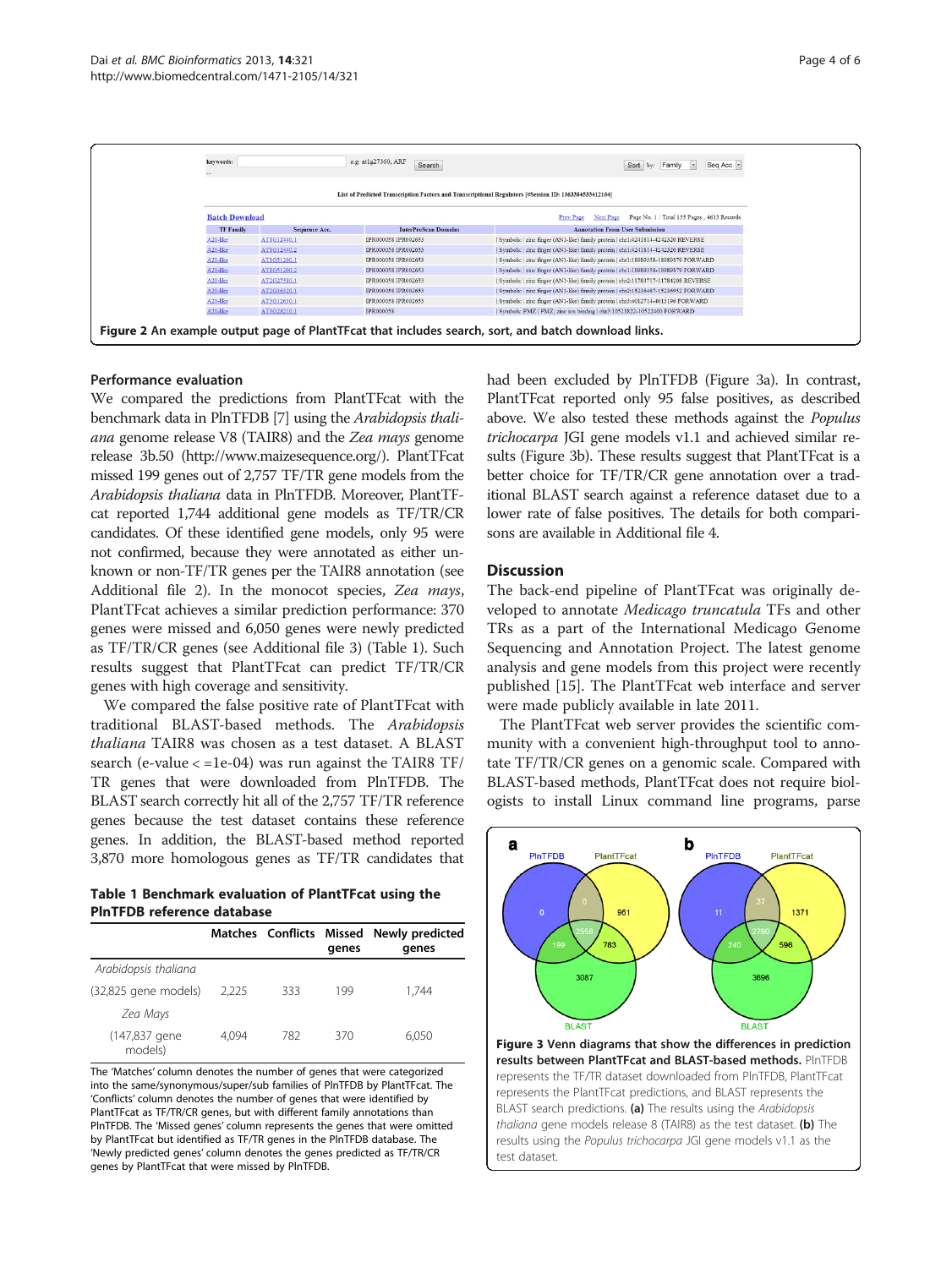<span id="page-4-0"></span>outputs, or deploy programs on complicated high performance clusters. With the support of our parallel computing platform and customized InterProScan domain pattern libraries, PlantTFcat is able to analyze large-scale datasets, such as the data from the next generation sequencing platform for the genomic sequencing projects.

PlantTFcat uses signature domain information to ascribe proteins to different families depending on the presence or absence of multiple domains in a single protein, which are based on published TF/TR/CR functional characterizations. Our performance evaluations indicated that PlantTFcat identifies TF/TR/CR genes with a lower false positive rate than traditional BLAST-based approaches without compromising the true positive rate.

PlantTFcat is also able to distinguish families with "prohibited domain" patterns. For example, the B3, AP2- EREBP, RAV, and ARF families have common domains, but exclude some domains in their sequences. The B3 and AP2-EREBP families each contain one DNA binding domain, the B3 DNA binding domain and the AP2 DNA binding domain, respectively. The RAV family contains both the B3 and AP2 DNA binding domains in a single protein, and the ARF family contains a B3 DNA binding domain as well as a protein-protein interaction domain. Such complicated families cannot be predicted easily with a single BLAST search. For example, on the NCBI website, At3g25730.1 is annotated as an AP2/ERF gene as well as a B3 family transcription factor, namely ARF14. However, At3g25730.1 is actually a member of the RAV family because it contains both B3 and AP2 domains.

# Conclusions

In conclusion, PlantTFcat performs a systematic analysis of protein domain signatures in InterProScan to produce high coverage and sensitivity for TF/TR/CR annotations. PlantTFcat provides more accurate functional classifications than BLAST-based methods.

# Availability and requirements

Project name: PlantTFcat

Project home page: [http://plantgrn.noble.org/Plant](http://plantgrn.noble.org/PlantTFcat/) [TFcat/](http://plantgrn.noble.org/PlantTFcat/)

Operating system: Platform independent (web-based application)

Programming language: Groovy, Java

Other requirements: A web browser

License: None for usage.

Any restrictions to use by non-academics: None.

# Additional files

[Additional file 1:](http://www.biomedcentral.com/content/supplementary/1471-2105-14-321-S1.xlsx) List of comprehensive prediction logics for all TF/TR/CR families included in the PlantTFcat.

[Additional file 3:](http://www.biomedcentral.com/content/supplementary/1471-2105-14-321-S3.xlsx) Performance analysis by systematically comparing PlantTFcat predictions and the PlnTFDB database on Maize (Zea mays) genome.

[Additional file 4:](http://www.biomedcentral.com/content/supplementary/1471-2105-14-321-S4.xlsx) Performance comparisons between PlantTFcat and traditional BLAST method on Arabidopsis thaliana genome.

#### Competing interests

The authors declare that they have no competing interests.

#### Authors' contributions

PZ conceived the project and supervised the development of the PlantTFcat system as well as the analyses. XD developed the PlantTFcat system and performed the system performance evaluations. SS and MU provided in-depth insights into chromatin regulators, transcription factors, and transcriptional regulators, curated the mapping table between the InterProScan domains and the TF/TR families, and assisted with the compilation and fine-tuning of the prediction logics. XD, SS, and PZ wrote the manuscript. All authors read and approved the final manuscript.

#### Acknowledgements

The authors would like to thank Dr. Andry Andriankaja for providing valuable comments and suggestions during the initial PlantTFcat prediction pipeline development and Ms. Zhaohong Zhuang for her assistance with the TF/TR/ CR family literature analysis, curation, and description compilation for the PlantTFcat website development. This work was supported by the National Science Foundation (Grant DBI: 0960897 to P.X.Z.) and the Samuel Roberts Noble Foundation.

#### Received: 28 March 2013 Accepted: 30 October 2013 Published: 12 November 2013

#### References

- 1. K-i H: The interaction and integration of auxin signaling components. Plant Cell Physiol 2012, 53(6):965–975.
- 2. Cubas P, Jarillo JA, Martínez-Zapater JM, Piñeiro M: Chromatin remodeling in plant development. The Int J Dev Biol 2009, 1596:1581–1596.
- 3. Liu Y, Koornneef M, Soppe WJJ: The absence of histone H2B monoubiquitination in the Arabidopsis hub1 (rdo4) mutant reveals a role for chromatin remodeling in seed dormancy. The Plant Cell Online 2007, 19(2):433–444.
- 4. Punta M, Coggill PC, Eberhardt RY, Mistry J, Tate J, Boursnell C, Pang N, Forslund K, Ceric G, Clements J, et al: The Pfam protein families database. Nucleic Acids Res 2012, 40(D1):D290–D301.
- 5. Gough J, Karplus K, Hughey R, Chothia C: Assignment of homology to genome sequences using a library of hidden Markov models that represent all proteins of known structure. J Mol Biol 2001, 313(4):903–919.
- 6. Kummerfeld SK, Teichmann SA: DBD: a transcription factor prediction database. Nucleic Acids Res 2005, 34(suppl 1):D74–D81.
- 7. Pérez-Rodríguez P, Riaño-Pachón DM, Corrêa LGG, Rensing SA, Kersten B, Mueller-Roeber B: PlnTFDB: updated content and new features of the plant transcription factor database. Nucleic Acids Res 2010, 38(suppl 1): D822-D827
- 8. Sigrist CJA, Cerutti L, de Castro E, Langendijk-Genevaux PS, Bulliard V, Bairoch A, Hulo N: PROSITE, a protein domain database for functional characterization and annotation. Nucleic Acids Res 2010, 38(suppl 1):D161–D166.
- 9. Letunic I, Doerks T, Bork P: SMART 7: recent updates to the protein domain annotation resource. Nucleic Acids Res 2012, 40(D1):D302–D305.
- 10. Hunter S, Apweiler R, Attwood TK, Bairoch A, Bateman A, Binns D, Bork P, Das U, Daugherty L, Duquenne L, et al: InterPro: the integrative protein signature database. Nucleic Acids Res 2009, 37(suppl 1):D211–D215.
- 11. Kakar K, Wandrey M, Czechowski T, Gaertner T, Scheible W-R, Stitt M, Torres-Jerez I, Xiao Y, Redman J, Wu H, et al: A community resource for high-throughput quantitative RT-PCR analysis of transcription factor gene expression in Medicago truncatula. Plant Methods 2008, 4(1):18.